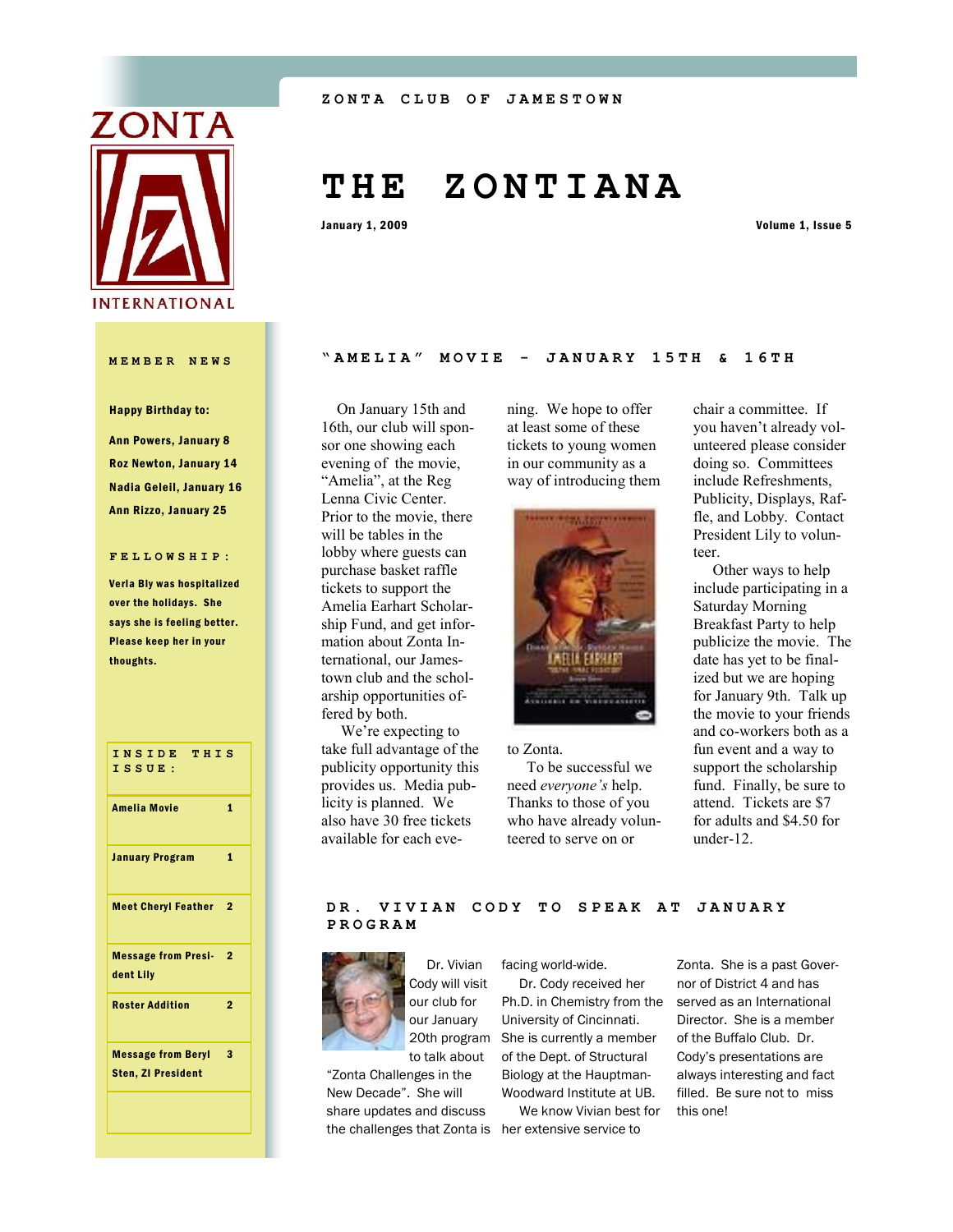Page 2 **VOLUME 1, ISSUE 5**

#### **MEET NEW MEMBER, CHE R Y L F E A T H E R**

 Cheryl was born in Jamestown, NY. Her family includes 4 sisters and 3 brothers. Marcia Bliss is her sister! She grew up on the family dairy farm in Panama. She graduated from Panama High School in 1976.

 Cheryl is the mother of three daughters. Jennifer is 29 and lives in Tidioute with her husband, Tom, and two sons, Greg (5) and Luke (3). Jennifer and her husband own Hickory Creek Wilderness Ranch. They offer trail rides and

an RV Campground with stables for horses.

 Jill is 25 and lives in Cleveland. She is a lease administrator for Lake Business Machines.

 Katy is 16 and is a junior at Jamestown High School. She plays flute and violin. She will be making a trip to New York city with the band to march in the St. Patrick's Day parade and will play in the orchestra for the high school musical, Oklahoma.

 Cheryl has been employed by the Pepsi Bot-

tling Group for the past twenty-two years as the office manager. In February she will receive her Associate's Degree from Jamestown Business college and plans to go on to receive her Bachelor's Degree, also from JBC.

 During her leisure time, you will find Cheryl running, gardening or camping with her daughters in Tidioute and enjoying the horseback riding at her daughter's ranch.

#### **UPCOMING EVENTS**

January 15th & 16th— Amelia movie

January 20th—New member orientation 5 p.m.

#### **A MESSAGE FROM PRESIDENT LILY**

 I hope that everyone had a warm and joyous holiday. And now that the Christmas decorations are all coming down, it's a bit of a downer and we don't want that warm feeling to end. So, let's jump into January 2010 which will be a very busy month for our club.

 January 2nd will find some of our members at St. Timothy's Church putting together 200 birthing kits to be sent to Kenya.

 Then we will again be busy getting ready for the Amelia Earhart movie to be shown January 15th and 16th.

 On the 20th of January an orientation for new members will be presented at 5 p.m. This will also be a good review for our not so new members.

 We will have guests coming to our meeting on the 6th of January. They are three young ladies from the Job Corps who

are anxious to learn how to help in the community. Welcome ladies.

 I want to wish all the Zontians and their families a happy and healthy New Year. You notice that I did not say happy and prosperous New Year. That's because I firmly believe that family, health and happiness are so much more important.

See you all on January 6th.

President Lily



#### **ADDITION TO ROSTER**

 On December 2nd, we were thrilled to formally induct three members into our club. Two of them, Kathy Ames and Cheryl Feather, have been with us since September and their information is in the membership roster that

you received at the beginning of the year.

 Linda Berlin began attending during the fall, after our rosters were distributed. Her information is included here, for you to add to your roster.

Linda Berlin 695 Weeks St. Jamestown, NY 14701 Home phone: 664-2330 lberlin@stny.rr.com Birthday: September 2 Retired from Allegany Council on Occupational Safety and Health

Check out our club's Facebook Group and encourage your friends to join. They don't have to be members of Zonta to participate in the group.